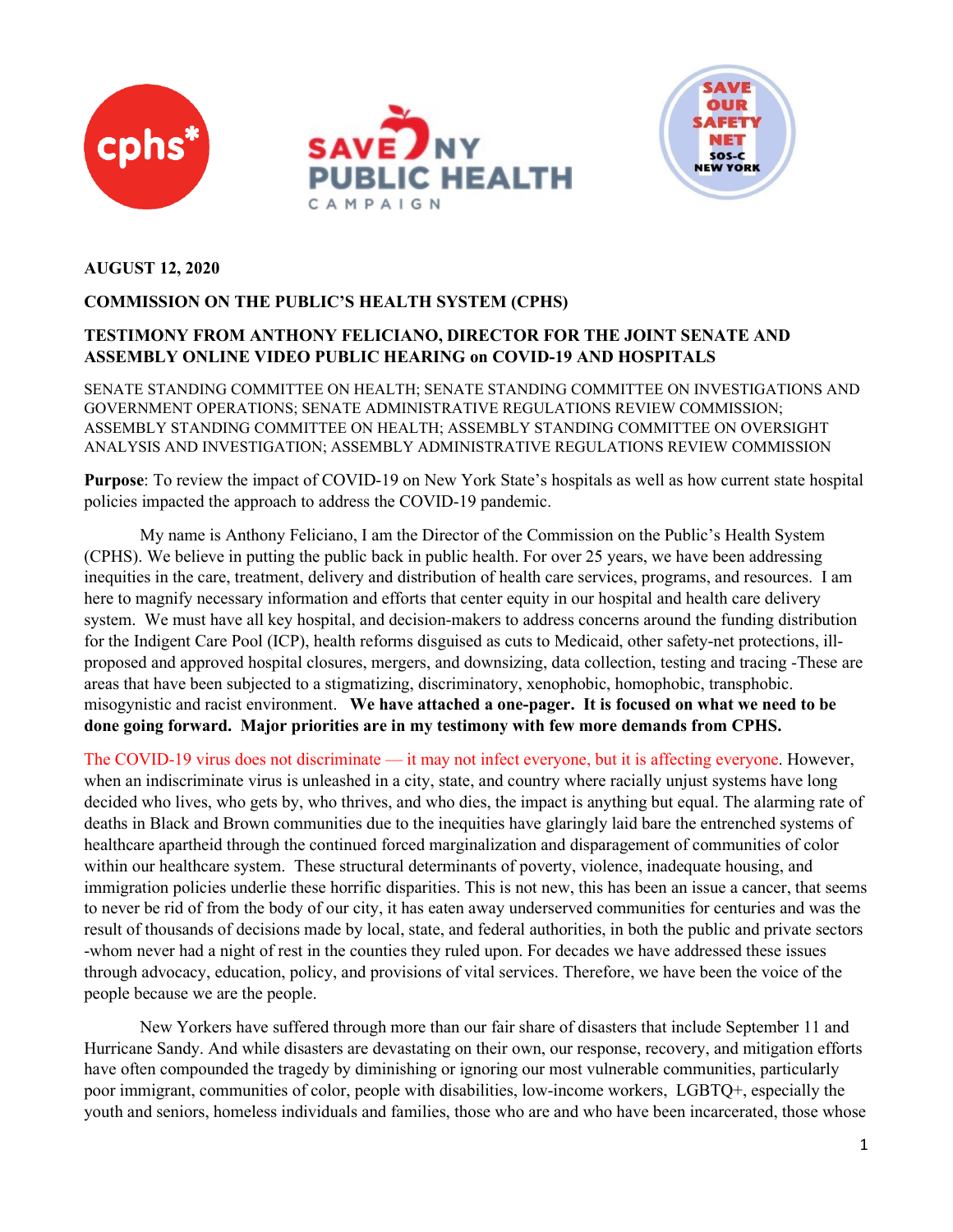lives have been affected by a criminalistic justice system, and those individuals, those women, children, and men who are who are gripped in the cycles of domestic and other acts of violence, and low-income workers.

The COVID-19 crisis has touched all aspects of infrastructure and economic activity in New York City, but it has not affected all New Yorkers proportionately. Frontline food service, grocery store, and health care workers (i.e. home health aides and Home care workers) are disproportionately people of color, immigrants, uninsured and women. We think that has played a role in how we value those lives within the response. However, this segment of the workforce has allowed most New York residents to stay at home, helping to flatten the curve of new infections. It is not an exaggeration to say that low-income New Yorkers have saved thousands of their neighbors' lives by allowing them to shelter in place.

### **We also suspect that the unique reach and capacity of the NYC Health + Hospitals may have played a role in saving the lives of low-income, Medicaid enrollees and uninsured that depend on it. As we move forward in restarting the economy, it will be necessary to remind decision makers that low income workers are protagonists in the city and the state's recovery.**

The Fiscal Policy Institute (FPI) has noted that New York City has one million individuals that fall under the umbrella of essential worker. More than half essential workers in the city were born in another country, and a third of these workers are Black. A recent article in Modern Health Care reported that Healthcare workers of color nearly twice as likely as whites to get COVID-19.

In early April, the entire nation watched in horror as New York City hospitals like H+H Elmhurst were deluged by patients with COVID-19 in respiratory distress. Harlem is 84% people of color and at the height of the pandemic, Harlem Hospital was one of the most overwhelmed hospitals in NYC. This was true for non-public hospitals like Brookdale Hospital in Central Brooklyn. While the shortages of protective personal equipment, respirators, and COVID-19 test infrastructure have been broadly reported on, the potential impact of policy changes made amid the epidemic on Medicaid enrollees and uninsured has not been fully described. On April 3, Governor Cuomo slashed the Medicaid budget, even as record numbers of low-income patients were seeking services from hospitals that depend on the stability and capacity of the public hospitals for care in the crisis. The layoffs and potential closures flowing from these reductions in investments will continue to have immediate impacts in individuals' ability to access care from health care facilities with a mission to care for low-income patients and communities

By April, The New York State Department of Health reported that 34% of New York City deaths due to COVID-19 are among Latinx populations, although Latino individuals only make up 29% of the city's population. Similarly, 28% of New York City deaths were among black New Yorkers, even as they only make up 22% of the city's population. These number became worse over a period and while New York State has much fewer deaths and slow down the infections rates, we not too far from this all happening again.

On April 8, Governor Cuomo wondered aloud to the world in a press conference what could possibly be causing Black and Brown New Yorkers to contract and die from COVID-19 and made a pledge to understand why. We noted at the time, especially a charge to GNYHA President Kenneth Raske and Northwell Health CEO Michael Dowling to devise ways to increase the state's supply of hospital beds to accommodate an expected surge of patients. Both events are disrespectful to those who died and advocates who worked hard for change. We also saw the request to the federal government that a ship with 1,000 hospital beds be sent to New York to help address the shortage of beds.

**12 big hospital systems now control 70% of the acute care beds in NYS.** So, control of all these hospital beds that we needed early on in this pandemic have come into the hands of just a dozen health systems. The ones in NYC Northwell, Mount Sinai, Montefiore NYU Langone are the big players. They have outsized role in determining the future of hospitals in NY. The state does not go to these systems and say you must do the following during crisis like this - instead, they come to state and say we would like to do this and seek approval. So, the power and control are more in the hands of the hospitals. Governor Cuomo's executive orders that waived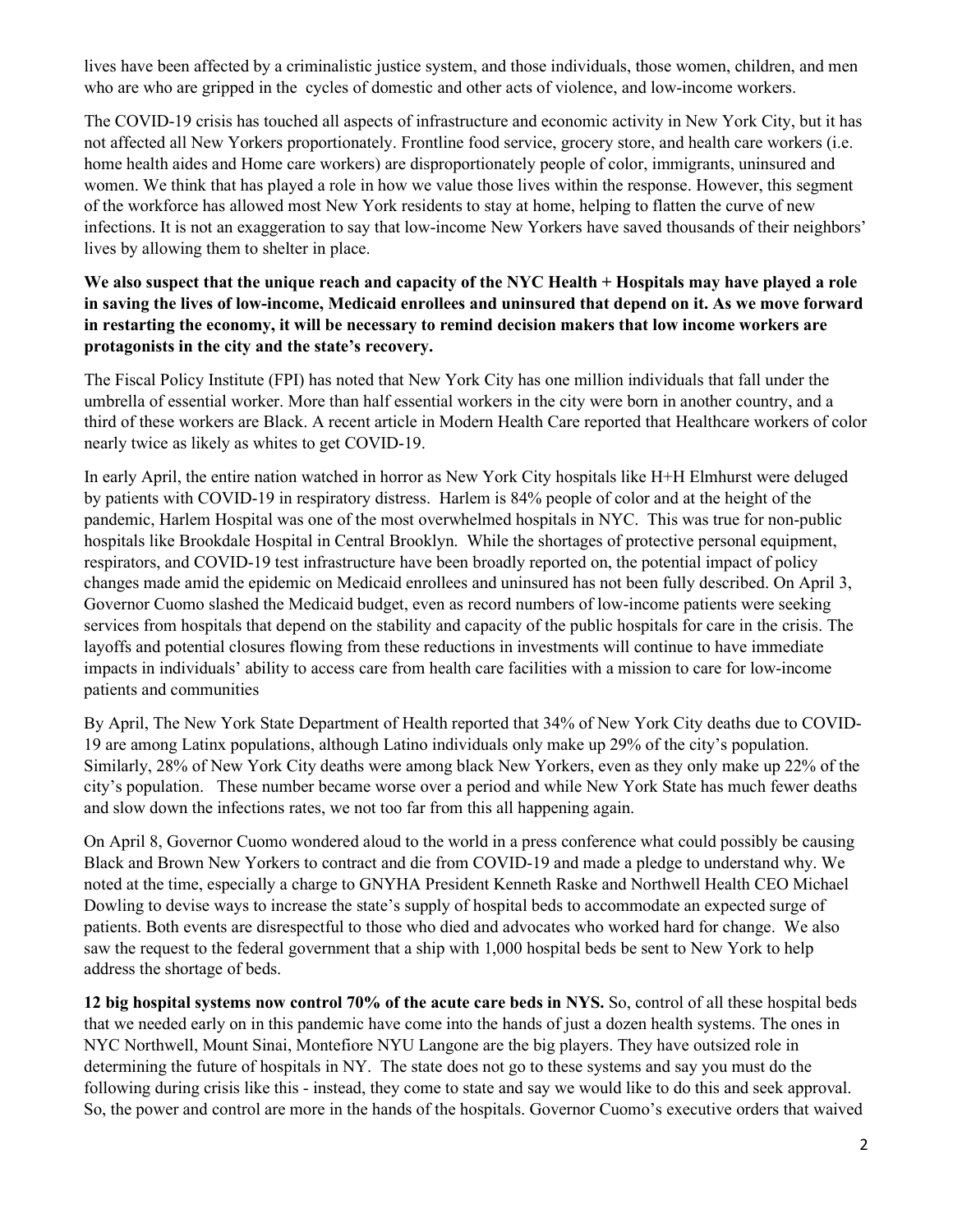certain hospital regulations allowed for the control be even more in their clutches. I fear that patient health care rights were violated, hospital policies are not congruent to current conditions, and hospitals will find ways to slash services or clinics, or not return service that had to be halted or rooms that had to be converted for the surge.

**Therefore New York's health care system is a study in contrasts: In some places, it can provide excellent care; in other areas, especially those with residents of low income and high need, it is woefully inadequate. It is unacceptable to be this blatantly unaware of what was going to happen when a virus like this becomes widespread**. The arrival of the coronavirus in New York City reminded us once again of a rigid system of healthcare resources that benefits elites and deprives communities of color. **The State has significant power through its regulatory authority, its control of Medicaid and other funding, ensuring safety-net hospitals and/or health services are not teetering towards closure, and to influence the shape of the services offered in our City to be more equitable, accessible, and funded properly and fairly distributed.** But neither the City government nor the residents can significantly influence State actions. **What is lacking is a process that will connect the services provided to the needs of the communities of this city. This chasm of a tool has allowed for the health care and hospital care delivery system to fail to protect the health and well-being all New Yorkers, especially those who unnecessary had to suffer and many cases die during this pandemic**.

**We call for better coordination of the hospital systems.** New York state health care has followed a policy of loosened regulation and reliance on market principles to structure the delivery of care. Hospitals have increasingly consolidated into large systems, some of which cross state lines, that compete with each other for market share, revenues, profitable patient segments with good insurance coverage, the most profitable types of services (with the highest reimbursement rates and lowest labor costs), and to shed services that are money losing. The shortcomings of this competitive private enterprise model became glaringly apparent during the height of the first round of the pandemic, as safety net hospitals serving poorer communities were flooded with COVID patients while nearby hospitals remained underutilized. The disparate distribution of necessary medications supplies, and personal protective equipment led hospitals to desperately scramble to locate supplies on domestic and foreign markets. The richer hospitals were able to use their connections and cash reserves to secure what they needed while safety net hospitals were forced to conserve equipment and supplies to the detriment of staff and patients. The State DOH and the Governor were forced to address this lack of coordination and planning, and engage in some coordination at the systemic level, but these efforts were inadequate and failed to address underlying disparities. **Accordingly, the entire hospital system should be shifted from a market competitive model to a more regulated and coordinated model in which the state and localities, health care workers and local communities take a more active role in setting goals and policies, distributing resources and funding, and directing shared responsibility for meeting local health care needs in a transparent and planned manner.**

It is beyond the time when the state needs to change its priorities and begin to address inequities. Of importance is the creation of community-accountable, knowledgeable sources of public information and analysis that can support community solutions, and a supportive environment for public and private safety net health care providers to be funded fairly well and directed to provide the needed services. It should be doing it in a way that addresses the inequities that were always have been evident before the virus pandemic. The following demands are priorities to be enacted, but our legislators and state need to ensure its does not get riddled with politics and profiteering.

# **Demands on Fair Play and Shared Sacrifice**

**Provide guaranteed operating support for safety net hospitals:** Safety net hospitals are already financially fragile due to the misallocation of federal DSH and state ICP funds and chronic structural imbalances that favor large academic hospital systems to the detriment of public and private safety net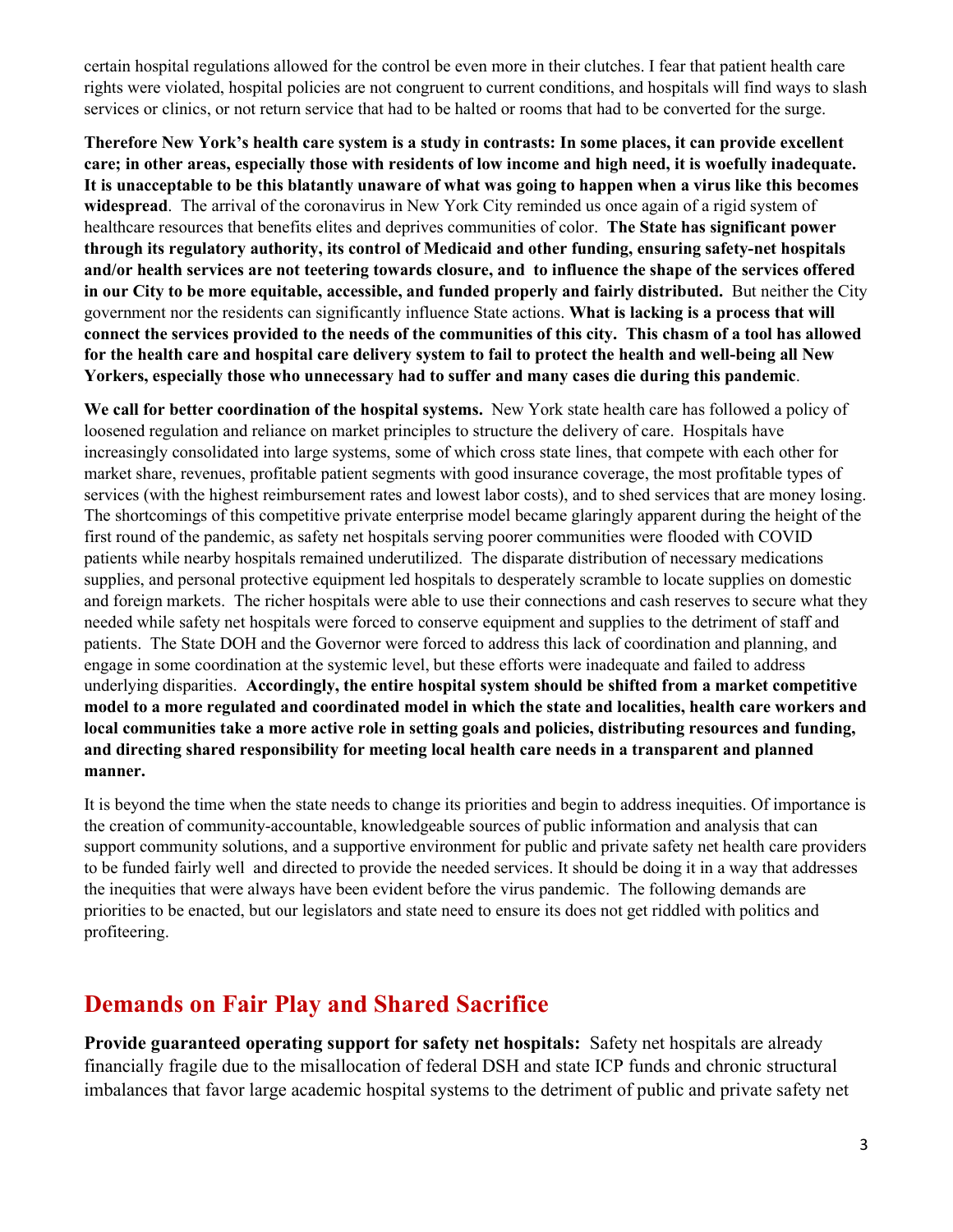hospitals. The decline in revenues from elective procedures and the increased costs of caring for acutely ill COVID patients has hit safety net providers harder than other systems.

**Safety net hospitals have had higher levels of COVID patients in general and have fewer financial reserves and assets to draw on to maintain operations.** The State must guarantee that all safety net hospitals receive continuing operational funding to prevent closures, layoffs, or reduction in services. End the "Two Tier" health system. The rural safety net hospitals face similar disparities in funding as they provide services to poor rural communities and come under increasing pressure to close or reduce services. **The ongoing health care and economic effects of the crisis will increase the pressures on safety net hospitals and reinforce the two tier natures of our health care system** – with the quality and scope of services available to our most marginalized communities being worse than those available to more affluent communities that are targeted by the large private hospital networks.

• **No cuts to Medicaid:** if the federal government does not act to send aid, then the state should look to alternative revenue sources. Across the board cuts are not equally felt by hospitals and if there are cuts to Medicaid, enhanced safety net hospitals (ESN) must be excluded. Enhanced Safety Net Hospital" definition in state law includes all public hospitals, designated rural sole community and critical access hospitals, and private hospitals with the highest levels of uninsured and Medicaid patients (PHL 2807 c(34)). Cutting Medicaid will exacerbate class and race disparities. Cutting Medicaid is irresponsible during a continuing pandemic. Cutting Medicaid to balance the budget takes \$2 dollars or more out of the economy for every dollar cut, making the budget situation worse. **The current cuts should be revisited and expanded Medicaid funding must be provided to provide for the spike in enrollments that will follow from the spike in unemployment and the loss of existing health coverage resulting from the severe and ongoing economic crisis.**

• **Medicaid reimbursement rates should be targeted to support safety net** 

**hospitals:** We must have reimbursement increase for safety net hospitals for providing behavioral health (BH) given the failure of private hospitals for providing BH services. Cuts to reimbursements for non-ESN hospitals should be means tested - profitable hospitals or systems should have the greatest cuts, lower cuts to mid-level hospitals, no cuts (or enhancements) to ESN hospitals. **Enhanced Safety Net Hospitals must receive the bulk of federal and state funding support to continue to operate throughout the crisis.** 

• **Indigent care pool/DSH distribution formula must be targeted to ESN** 

**hospitals:** Wealthy/profitable hospitals should receive no ICP/DSH funds, **ESN ICP/DSH distributions should be targeted exclusively or largely to ESN hospitals.** For too long, lost in this discussion was the principle and intent of the ICP funding- to pay for the uninsured and to target high Medicaid hospitals. Most of it has been distractions solely on paying for Medicaid losses. –The public and private urban safety net hospitals provide care for a vastly disproportionate share of uninsured and Medicaid patients, provide most of the low reimbursed services and rely most heavily on government funding to stay afloat.

**Penalize wasteful executive pay and non-patient care spending:** Many private hospital networks are operated in a manner that is increasingly indistinguishable from the activity of private for-profit corporations. These hospitals pay exorbitant salaries to their CEOs and scores of top executives, spend inordinate amounts of money on advertising and marketing, and focus entirely on increasing market share (of the most lucrative patients and health services) and increasing net revenues. In taking this approach, they are motivated more by profits and expanding their power than they are on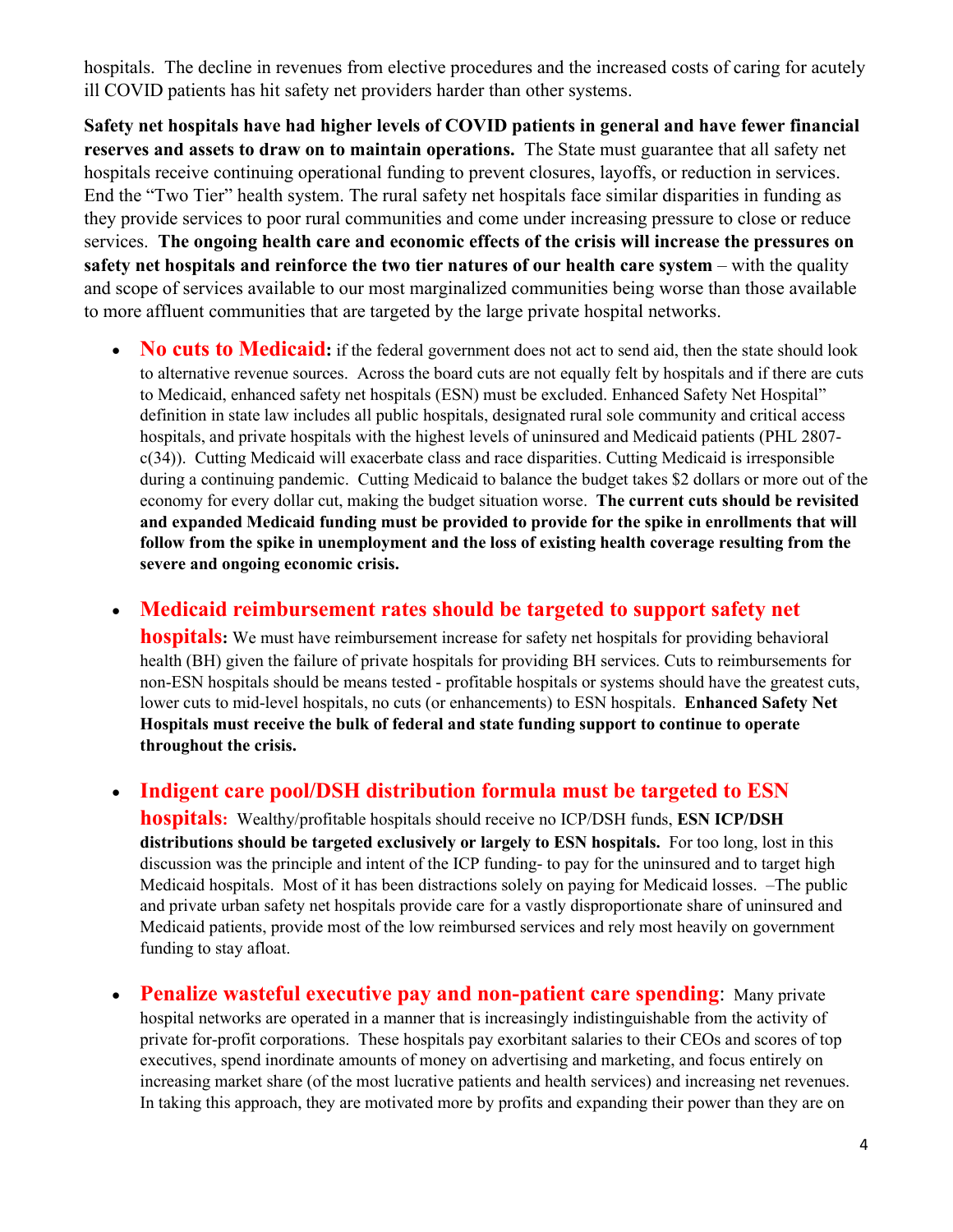enhancing the public's health. **State funding and reimbursement policies should be adjusted to prohibit or claw-back excessive management compensation and non-patient care expenditures.**

• **Seek alternate revenue options**: New York needs tax reform by ensuring everyone pays their fair share to support our state—this means Wall Street and big corporations, New York's billionaires, and millionaires**. Our state Legislature to raise the tax rates for very wealthy New Yorkers** should not be deterred with the myths about they would be mass exodus of the ultra-rich. There are plenty of credible think-tanks that have said the contrary with data to back it up. Since a small millionaires' surcharge tax was first levied in 2009, the number of millionaires has grown substantially, as has our combined income.

## **Demands on Prioritizing Frontline Communities and Workers**

**Inequitable conditions existed long before COVID-19, and this pandemic will have repercussions for years.** Recently, we had such a great opportunity to address this, but it was mostly wasted when \$ 8 billion dollars were invested in the State's Medicaid Waiver project known as Delivery System Reform Incentive Payment (DSRIP) program. Underserved immigrant and low-income communities will never receive the full benefit of available heath care services if these services are not delivered in a manner that understands and is attuned to the culture and language of the communities that are being served.

**We demand a health care system that centers racial, immigrant, gender, housing, environmental, energy, and climate justice to advance regenerative economies and improve the well-being of marginalized New Yorkers**. Only then can we reclaim the space and discourse for an equitable response to pandemics and other public health crises and build a public health and hospital system grounded in dignity and respect that works for and by the people. We have the right to be supported in our communities.

• **Addressing Racial Disparities**: Black and Brown people are dying from COVID-19 at twice the rate of white New Yorkers. Reversing these longstanding inequalities must be a central focus in addressing the health care system during the pandemic and in any planning for the post-COVID period. The state must prioritize funding for significant expansion of health care infrastructure and services targeted to the hardest hit communities**. We can expand funding for systemic responses to social determinants of health.** The state must in addition target funding to address the various social and environmental factors that contribute to poor health outcomes, including upgrading housing infrastructure, eliminating environmental contaminants and sources of pollution, improving access to health food sources, and improving culturally sensitive health services.

• **Community-based leadership at the Core of Decision-Making:** The leadership and power of Black, Afro-Descendent, Latinx, APA and Indigenous communities have never been fully integrated in all decisions by the hospital systems and State health department. **Invest in a wide range of POC-led community-based support services, both now and in the longer-term.** Marginalized and poor New Yorkers must have access to nutritious food, social and financial supports, job training, home care, secure housing, health, and mental health supports, and more! **These cannot be temporary investments. We believe the state can do more and there is a need for a broader empowered body that makes recommendations on access and response issues**. We can work towards **building community health safety-nets**. Partner in concrete ways with community organizations on the front lines to protect those hardest hit by pandemic from barriers to accessing health and violations of rights to healthcare; to help navigate ways to ease financial costs of care; to support public health efforts to trace/quarantine/isolate; and to address the stigma and fears around testing, treatment, and tracing efforts. This especially includes **building supports for communities that are traditionally excluded from healthcare and other support systems**, and not covered by any current or existing labor protections (i.e.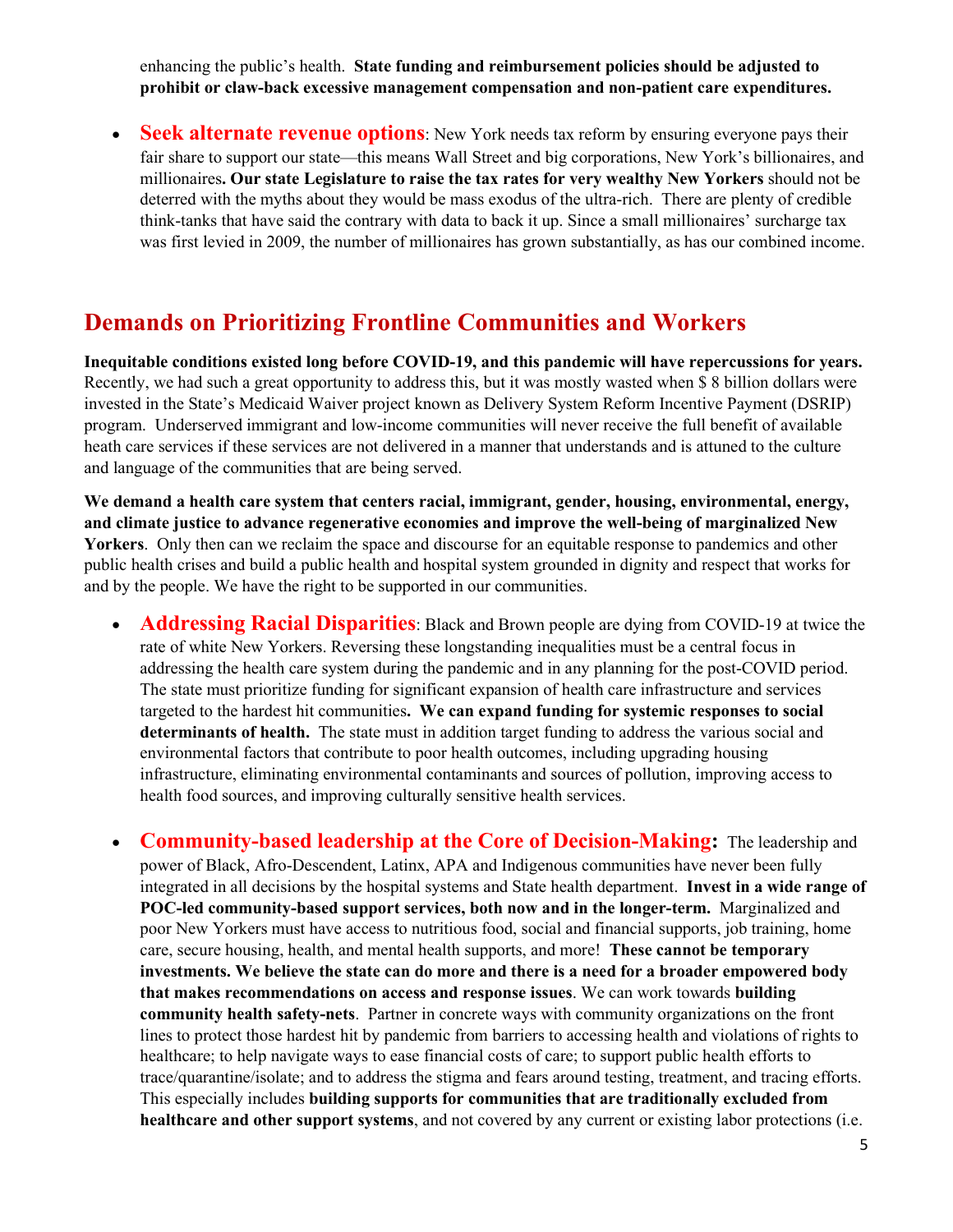sick leave). Community-based Chronic Disease Prevention and Control Infrastructure Integrated with the State's COVID Response and Contract Tracing would be important step. But the role of communitybased organizations cannot be reduced to crisis prevention. **It necessary that leadership is a more comprehensive and respected co-designer and contributor role.** 

• **Address the growing mental health crisis and improve the availability of mental health care and services**: Mental health services in low income and communities of color must be expanded and private hospital systems must be required to maintain and expand their existing role in providing these unprofitable services. **The safety net hospital system should not be left to provide the bulk of these services, it is time to force the private academic hospital system to shoulder their fair share of these vital services.**

- **Safe Staffing Across the State:** Hospitals cut staffing to the bone before COVID-19 and us patients paid the price when the pandemic hit. Going forward, **we need far more staff to protect patients**, and we need the same staffing standard in every hospital. With over 19,000 fatalities statewide, an imminent risk of outbreak in every community, no hospital can justify layoffs or other reductions in the healthcare workforce.
- **Maintain and Increase Surge Capacity**: New York will see another wave of COVID-19 and we need to be prepared. While many facilities will need to lower their current bed capacity to restore suspended services, we can maintain surge capacity with a **moratorium on hospital closings,** including **pausing those actions that already have state approval** to go forward and the **reactivation of shuttered units**. New York must maintain enough hospital beds and adequately trained staff for repeated outbreaks—this is not a one-time event. For example, Queens has 2.4 million residents, yet the lowest number of hospital beds per capita of any county in the nation that has a hospital in it. The borough has only 8 hospitals and 1.5 beds per thousand residents, whereas Manhattan has 1.6 million residents, 21 hospitals, and 6.4 beds per thousand people. The national average is 2.8 beds per thousand.
- **Ensure all hospitals protect patient privacy and confidentiality during the contact tracing efforts**. A thank to the New York's legislature for passing essential bill - A.10500- C/S.8450-C - to protect the confidentiality of contact tracing information and prohibit access by law enforcement and immigration enforcement. Sponsored by the chairs of the Senate and Assembly Health Committees, Senator Gustavo Rivera and Assembly member Richard Gottfried, this **bill helps ensure that contact tracing achieves its public health goals and is not weaponized against communities of color.**

# **Demands on Data Disaggregation and Hospital/Health Care Readiness**

**Either by design or lack of political will, communities of color have often been denied many tools, resources, information-basically left in the dark.** It is only because of the community capital and assets that we have built up mostly on our own that **we can take care of each other**. It is true that what is not measured cannot be managed, and what has become very apparent is the need to effectively manage the direct and indirect impact of COVID-19. **Without disaggregated data on our communities, we cannot effectively identify where the problems exist, nor can we properly allocate the limited resources available to minimize that harm.**

**Community health planning** seeks to provide the data and analysis that can connect the needs of the community to the services that can be provided to them. As the American Public Health Association has declared, "Community health planning is a deliberate effort to involve the members of a geographically defined community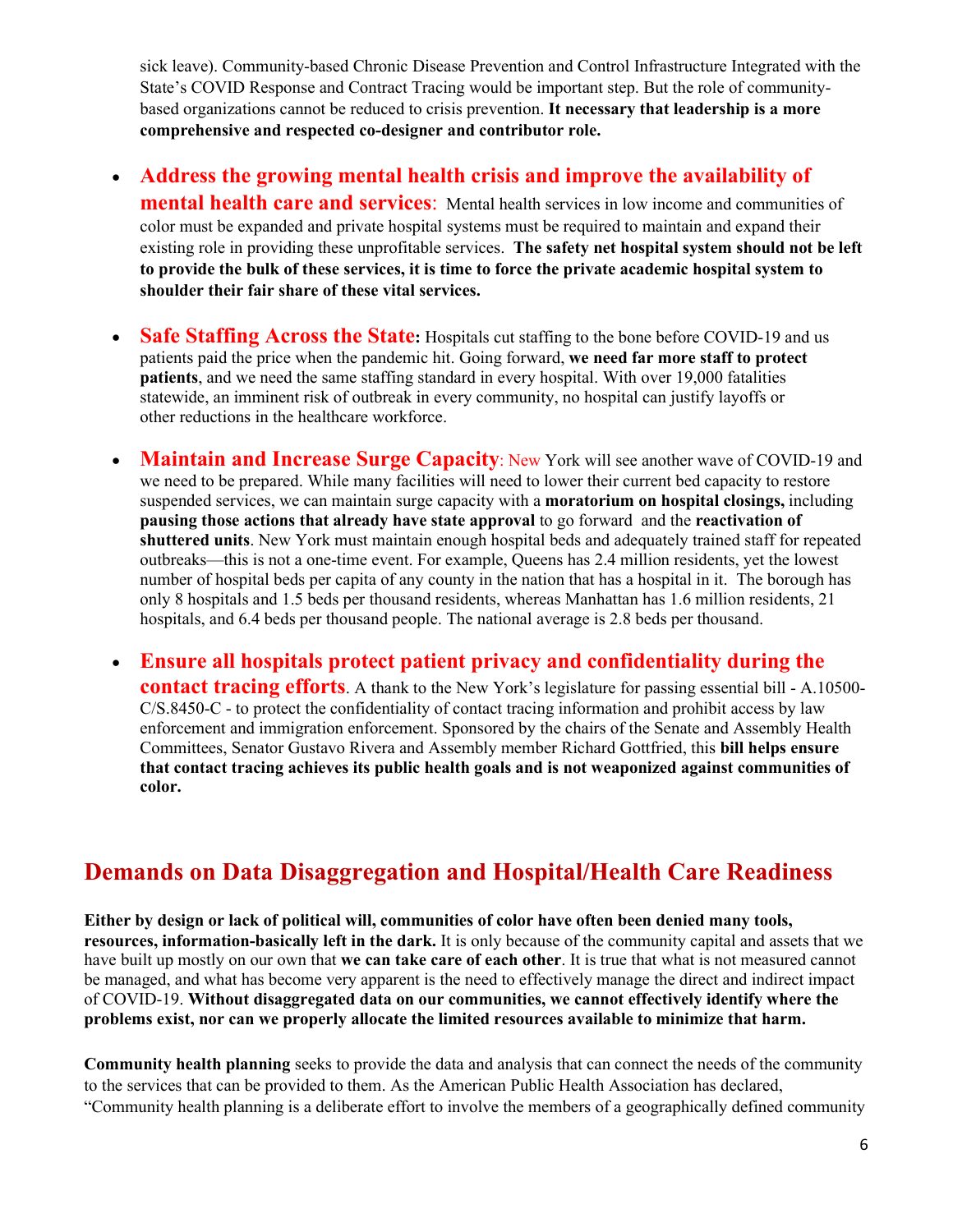in an open public process designed to improve the availability, accessibility, and quality of healthcare services in their community as a means toward improving its health status."

In the past, there have been efforts at community planning and advocacy, from the Health Systems Agency of New York City (HSA) to the Health Policy Advisory Center (HealthPAC), both of which flourished in the 1970s into the 1980s but no longer exist today. **State should enact legislation to establish transparent local bodies to conduct local health needs assessments, make local health plans to meet identified needs, have authority to regulate and direct cooperative or coordinated provision of services by all local providers, and determine the allocation of health resources at the local level.** The aim would be to replace the existing waste and duplication of services under the current private enterprise competitive model with a more streamlined planned provision of necessary care and services at the local level.

This need is especially important to bring back in a period when, because of the Affordable Care Act, changes in the Medicaid program, and restructuring within the health care industry itself, transformations are taking place that demand the involvement of those in our communities who will affected by them.

We have been focusing on the fact that state oversight of what these big systems are doing is not transparent, not patient friendly or engaging of community at all and t's not protective of the need for community access to care. We amplify the sentiment of many allies for public notice and review of any preparations that are underway, for a potential second round of a Covid-19 outbreak. **We need to know the determining factors for all hospital plans around readiness for spikes but in general to ensure community needs are met regardless of this pandemic.** 

In addition, **major reforms need to be made to existing hospital Certificate of Need process**. New York's 55 year-old CON process was created at a time when many new hospitals were being built or expanded, and policymakers wanted to avoid having too many facilities and expensive hospital equipment. This outdated CON process is not well suited to the current era of hospital mergers, downsizings, and closings.

### • **Data should reflect more accurately COVID 19 Impact and Hospital Care**:

Specific and granular disaggregated data on infection rates, hospitalizations, and deaths: Disaggregate existing data collection around race/ethnicity, sex, and age. **Expand data to include collecting information on primary written and spoken language, disability status, sexual orientation, gender identity, and socioeconomic status of participants.** Data collection should also be carried out in nursing homes, residential facilities, homeless shelters, and detention centers. Deaths at home or in the streets must be counted.

More transparency and accurate data are needed. City and State are using 7 metrics to assess moving to next phases of reopening, **we are calling for a key 8th measure that tracks disproportionately. Not all neighborhoods or communities are improving at the same rate, and averaged or aggregated data creates a false sense of recovery and security**. The data from hospitals have not been readily or timely available and should provide a fuller picture for better decision-making and planning.

Collecting and making public data specific to state-funded facilities. **The data made public must show the discharge or transfer of older and disabled adults from nursing facilities to hospitals in terms of number deaths related to COVID-19.** This is essential for garnering a better understanding of the coordination between hospitals and nursing facilities and we would include shelters. Al can be done in concert with state and federal resources. As you know, the sooner this information is made available, the faster action can be taken and the more lives we can avoid lost in future spikes.

• **Data that can help target resources and needs:** Provide the data and the analysis that program planners and advocates can use to assess the health care needs of our communities and identify resource gaps as well as excess resources that could be distributed more rationally and equitably. It should seek the thinking and the most effective use of the highly trained and dedicated health care workforce. **It**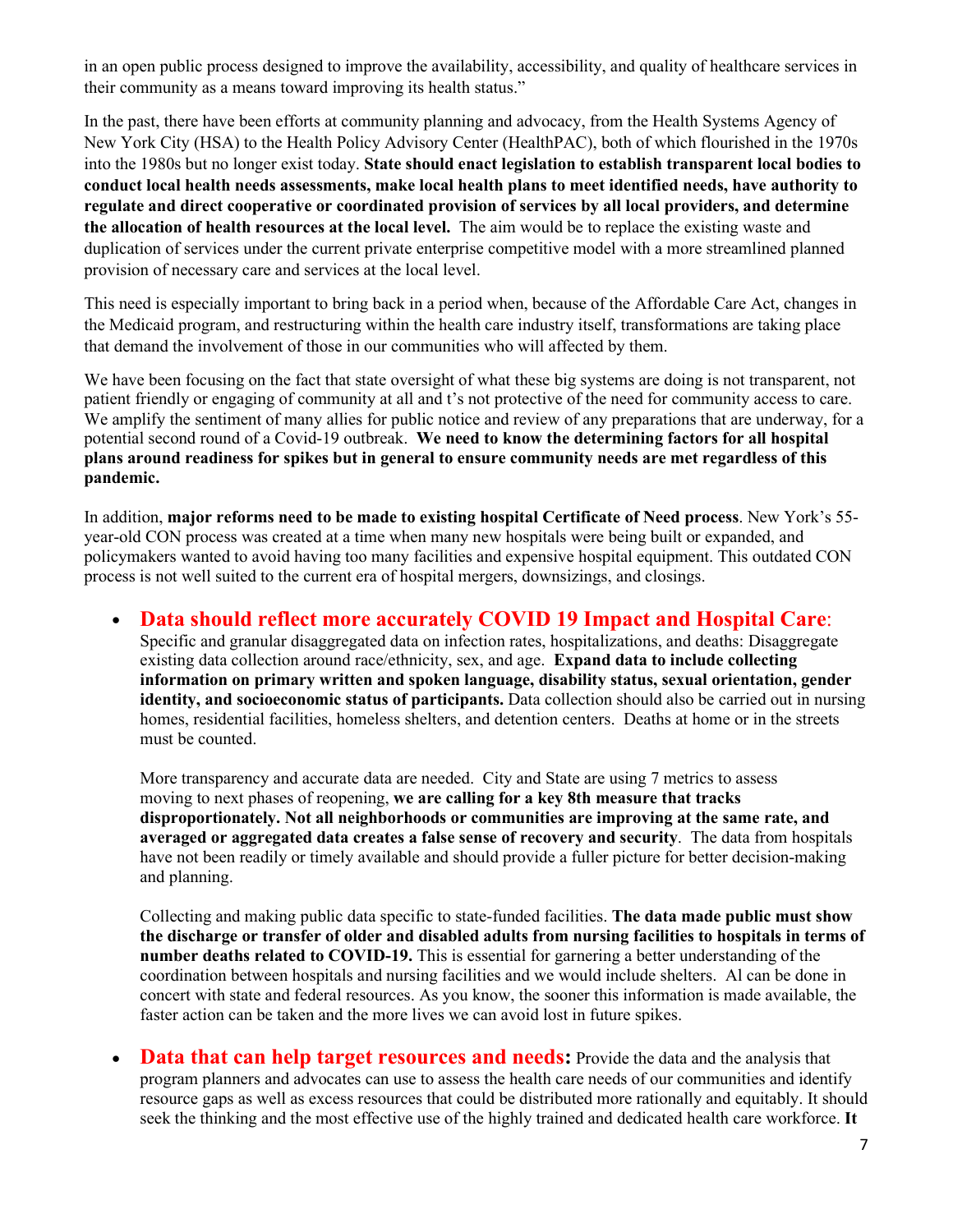**should also enhance the accountability and effectiveness of the process by engaging residents and communities in the process, informing the public of these needs and gaps, and generating the local support needed to leverage State government to provide the resources the City's residents and communities need.**

- **All discharges must be voluntary.** The state must ensure that individuals in community hospital psychiatric units who are being considered for transfer to state hospitals must give their approval and that the state must promptly reverse the trend towards increased use of the state facilities as the virus abates, **ensuring that New York meet its legal obligation to deliver services for people with disabilities in the most integrated settings across New York.** Similarly, individuals in nursing facilities should not be discharged or transferred against their will.
- **Expand the role of the public and local government in the Certificate of Need regulatory process:** In keeping with the market oriented structure of the health care system, the current certificate of need process allows private hospitals and other providers to make their own selfinterested decisions to expand or reduce services and then to seek out approval with little or no public input or consideration of the broader needs of local communities. The CON process must be revamped to require a more critical showing of local needs (both for new services driven by revenue projections of the provider and for reductions or elimination of services that don't generate revenues even though they may be needed in the community). **Require by state law public hearings in the affected communities when CON's are submitted and increase the number of community/patient representatives on the Public Health & Health Planning Council (PHHPC)**:
- **Pass The New York Health Act:** It would provide universal healthcare for everyone in the state, and lawmakers must take the first steps in that direction by paying for all COVID- related healthcare costs for unemployed, uninsured, underinsured, or undocumented New Yorkers. **We know that Black and Brown communities are large proportion of those uninsured. We should address this disparity and take one more important step for an anti-racist health system.**
- **Coordinated Purchasing Pools**: The state should take on a more **active role in monitoring and distributing supplies and equipment to hospitals** and directing the flow of patients based on local needs and disregarding the institutional interests of competing systems.

We agree with many that we cannot go back to normal lives. Normal allowed for structural racism to exist at all levels of life including in our healthcare system and hospital infrastructure. But it is this normal that we seemed to be going back to. This is apparent with some of Governor's actions and some legislators are doing without a plan on how we get our hospitals better prepared , our health care safety-net strengthened, community needs targeted and met, and trusted front line community groups in the leadership of shaping how it is done. We have a health care delivery system that is not so evenly structured in its taking care of New Yorkers. **Our demands should be part of the planning and implementation process immediately and should also serve as a roadmap for the kind of long-term reforms needed to enact a more equitable public health approach in New York City and State. We cannot return to a healthcare system where your zip code determines your life expectancy.** 

We supports structural changes to increase the level of state and local oversight of the hospital system, to require hospitals to coordinate and cooperate in the provision of care based on local needs, to curb wasteful market and revenue maximizing behaviors, to create integrated operating structures to link hospitals in local and regional cooperative networks, and to more equitably distribute resources within an integrated state hospital system that responds to public health needs rather than pursuing each private system's individual financial interests.